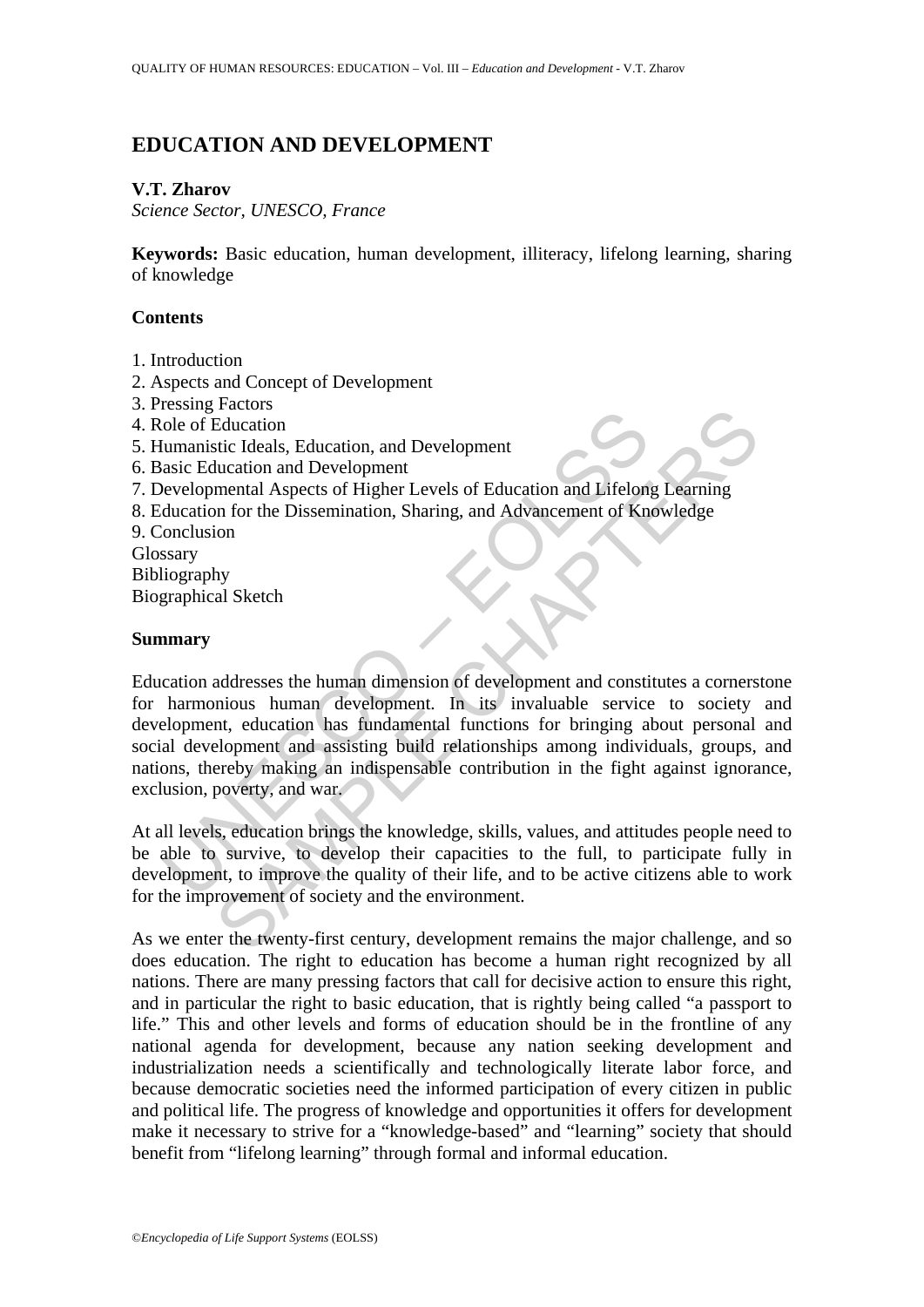#### **1. Introduction**

Education and development are among the cornerstones of society's efforts to promote national welfare, culture, the acquisition of knowledge, and a harmonious coexistence with the environment. They encompass a uniquely wide range of activities that involve people at the grass-roots level and policy and decision makers, the state and private sectors, government and nongovernmental institutions, and national and international organizations. The returns and importance of the commitment to education and development can, for instance, be demonstrated by what has already been done in the industrialized countries to build up a democratic society of well-informed and cultured citizens, to meet their basic needs, to promote science and technology, and by all these means to increase the quality of life. The necessity for a sustained and reinforced commitment to education and development also stems from much of what is still to be done to meet the expectations and pressing needs of society, in particular in underprivileged countries that have not yet had a chance to adequately engage in, and benefit from, fully-fledged action for education and development.

#### **2. Aspects and Concept of Development**

e to meet the expectations and pressing needs of society,<br>erprivileged countries that have not yet had a chance to adequat<br>efit from, fully-fledged action for education and development.<br>**spects and Concept of Development**<br> meet the expectations and pressing needs of society, in particular<br>eged countries that have not yet had a chance to adequately engage in,<br>n, fully-fledged action for education and development.<br>and Concept of Development<br>te The ultimate purpose of development is to improve the quality of life for all, be it in material, spiritual, or societal terms. This is why when addressing development problems account should be taken of various aspects, such as the economic, social, cultural, human, and technological and the concept of environmentally sound and sustainable development. In turn, these notions are interconnected and each may have important distinguishable facets. The facets that constitute intrinsic qualities of cultural development, for instance, are those relating to the arts, literature, indigenous cultural traditions and knowledge, the preservation of cultural heritage, the promotion of intercultural dialogue, education and science, etc. At the same time, the recognition of cultural factors in development strategies and due regard for them in the context of each society is a prerequisite for the sustainable character of social development, and for the promotion of creativity in education, science, and other spheres of social activity.

Guiding action-oriented national concepts of development may differ because of national priorities, available opportunities, and limitations at a given phase of development. The very concept of development at the global level may also evolve following changes in major factors affecting national policies, international relations, and the relationship between humankind and the environment. It is in this context that the United Nations Conference on the Environment and Development (UNCED), held in Rio de Janeiro in 1992, introduced a holistic concept of development referred to as "sustainable development."

This concept is based on the fact that development can only be viable if it is sustainable at the global level by virtue of being environmentally sound and socially and economically equitable. The importance and guiding role of this concept is two-fold. On one hand, it takes account of the unprecedented impact of anthropogenic activities, which are one of the major factors of global environmental change—unfortunately, this factor may be both positive and detrimental. On the other, it introduces the principle that all nations should participate in, and benefit from, sustainable development, and that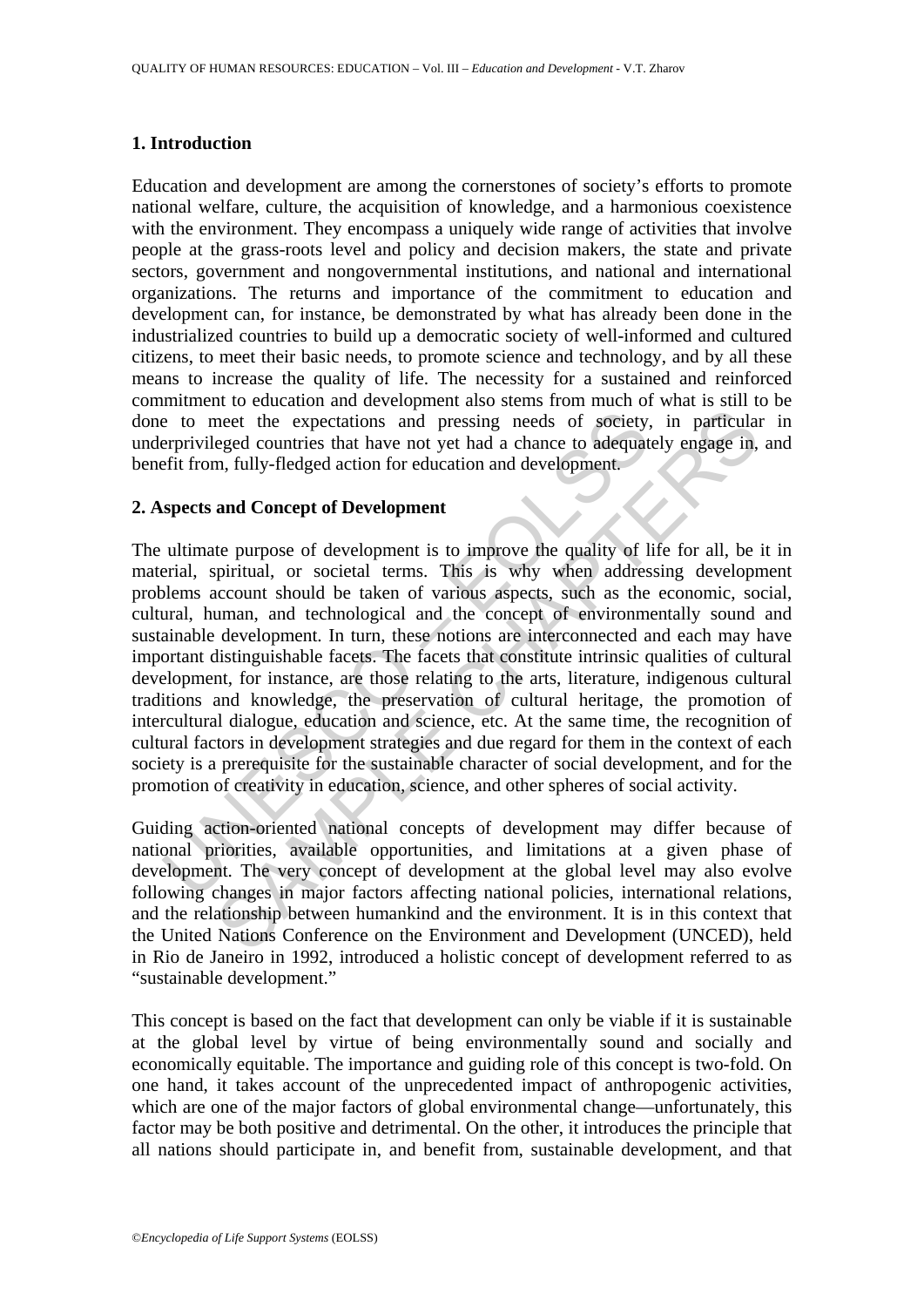this development should be in harmony with the long-term interests of all. In this context the concept of sustainable development motivates all nations to assume common responsibility and take common action for the well-being of humankind and the entire planet. As concluded in Principle 3 of the Rio Declaration on Environment and Development issued by UNCED: "The right to development must be fulfilled so as to equitably meet developmental and environmental needs of present and future generations."

#### **3. Pressing Factors**

As the world enters the twenty-first century, development remains the major challenge. At the beginning of the 1990s, the rate of global poverty stood at roughly 23%; that is to say, over 1200 million people, mostly in developing countries, were, and still are, living in absolute poverty (Asia ~675 million, Sub-Saharan Africa ~325 million, Latin America ~150 million, north Africa and the Middle East ~75 million, industrialized countries ~10 million). If account is taken of the average number of children in poor families, it transpires that the poverty trap plagues an alarming number of children and young people, whose prospects may even be worse than their parents' unless society takes remedial action to stop the spread of poverty and reverse it. Four hundred million people around the world are seriously malnourished and a great many lack sufficient nourishment. One-third of the children in poor families die before the age of five due to chronic hunger during the critical age of six months to two years. There are over 100 million homeless people in the world.

absolute poverty (Asia ~675 million, Sub-Saharan Africa ~3<br>erica ~150 million, north Africa and the Middle East ~75 mill<br>tiries ~10 million). If account is taken of the average number of<br>lies, it transpires that the pover is power to the boundary and the Middle East  $\sim$ 75 million, Sub-Saharan Africa  $\sim$ 325 million, 150 million, north Africa and the Middle East  $\sim$ 75 million, industrial 10 million). If account is taken of the average num Since the middle of the twentieth century, global economic production has been growing at a record pace and has nearly quintupled; however not all nations and their people have benefited equally from this growth. The richest—20% of humankind enjoy 86% of the world's income. On a global scale, the ratio between the income of the richest 20% of the population and that of the poorest 20% of the population ("equity ratio") is 15. The disparity between the haves and the have-nots in some ways mirrors other fundamental disparities between and within countries. A major disparity between countries is the gap between industrialized and developing countries, that is to say, the disparity in development. While the industrially more developed nations have been able to build up considerable capacity for promoting and benefiting from education, scientific research, and technological innovation, developing countries have been less fortunate and have had to struggle to meet the basic needs of their populations, with the least developed among them having to address emergency issues of survival.

Science and technology have become basic components of human activity because of their returns and proven ability to find new and efficient ways to respond to economic, social, and cultural demands. The gap in science and technology between industrialized and developing countries therefore has an adverse effect, slowing down progress in the latter. The scale of the gap can be illustrated by some figures relating to scientific production. In 1993, the share of scientific publications in different parts of the world was as follows: 6.7% for all developing countries in Africa, Asia, and Latin America; 1.4% for newly industrialized economies of Asia (Republic of Korea, Malaysia, Singapore, Chinese Hong Kong, and Taipei); and 91.9% for developed industrialized countries, of which 66.8% were shared by the European Union (31.5%) and the United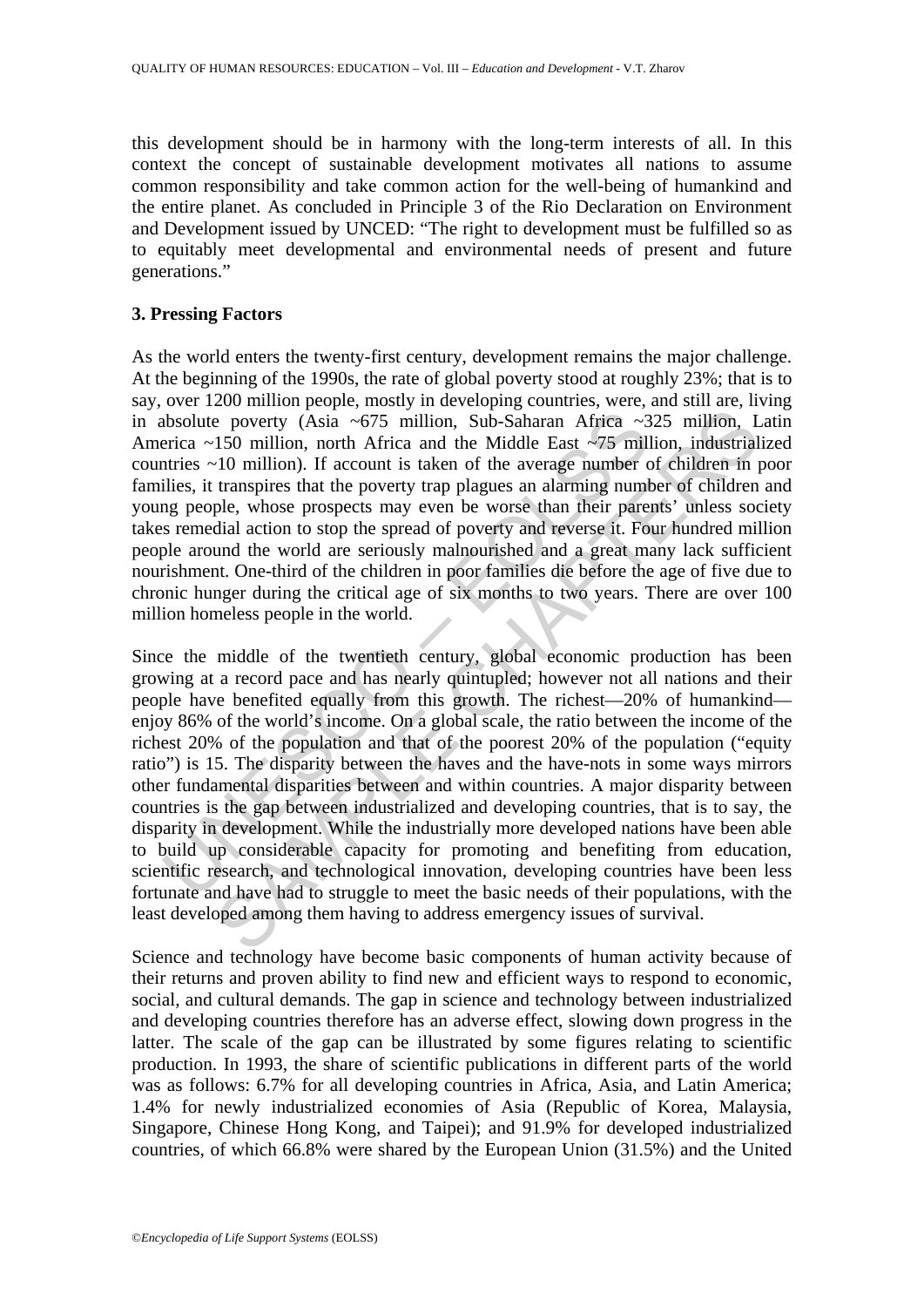States (35.3%). Industrialization is not, of course, the only root of leadership in science. The excellence of traditional national scientific schools of thinking and that of human resources available are other basic prerequisites for productive science. Science is not a national phenomenon. By its nature, science crosses borders. When analyzing the contribution to science by scientists of developing nations, sight should not be lost of the significant contribution being made by a great number of them who are working in industrialized countries. Hence these scientists constitute an important investment of the developing regions to the advancement of world science and it is therefore only fair that developed and developing nations (sometimes referred to as "the north" and "the south," respectively) should share scientific knowledge and returns from science.

The gap in science and technology as well as that in access to and quality of education and in information technologies leads to a gap in knowledge. The latter constitutes a new and dangerous disadvantage in an age when more prosperous nations are moving towards a knowledge-based society in which knowledge and education are a real driving force of development.

and dangerous disadvantage in an age when more prosperous rands a knowledge-based society in which knowledge and educatio e of development.<br>
urther major development challenge relates to the environment must<br>
urther major imagrous disadvantage in an age when more prosperous nations are more magrous disadvantage in an age when more prosperous nations are more moveledge-based society in which knowledge and education are a real drivelopment.<br> A further major development challenge relates to the environment, which is being seriously affected by the process of industrialization and unwise economic practices. As estimated in *A Worldwatch Institute Report on Progress Towards Sustainable Development*, since the middle of the twentieth century there has been a loss of nearly one-fifth of the topsoil of cropland, and one-fifth of the world's tropical rain forests. The level of carbon dioxide has increased by 13% and it is suggested that the hotter summers and drought-reduced harvests of the 1980s were caused by the resulting greenhouse effect. The worldwide depletion of the protective ozone layer, dead lakes, acid rains, soil erosion, etc. are alarming indicators of degradation of the environment that has reached such a scale that the environment has begun to shape economic development. It is in this context that a common action for sustainable development is called for. The twentieth century saw striking progress in science and technology, agricultural and industrial productivity, food and energy supply, health care, and international cooperation for the preservation of the environment and biological diversity. These and many other examples demonstrate the ability of humankind to solve its problems if it acts with determination and wisdom.

## **4. Role of Education**

Human beings are actors in the process of development. Education that brings people the knowledge and skills necessary for their lives and for creative activity in modern society is, therefore, one of the basic elements of development. This element relates to the human dimension of development and constitutes a part of what is called human development. However, the important proactive role of human beings in development should never be misread as, or reduced to, an instrumental role to attain development goals. This is because the human dimension of development implies, first and foremost, that development is destined for the prosperity of people and not vice versa. In Principle 1, the Rio Declaration on Environment and Development proclaims: "Human beings are at the center of concerns for sustainable development. They are entitled to a healthy and productive life in harmony with nature."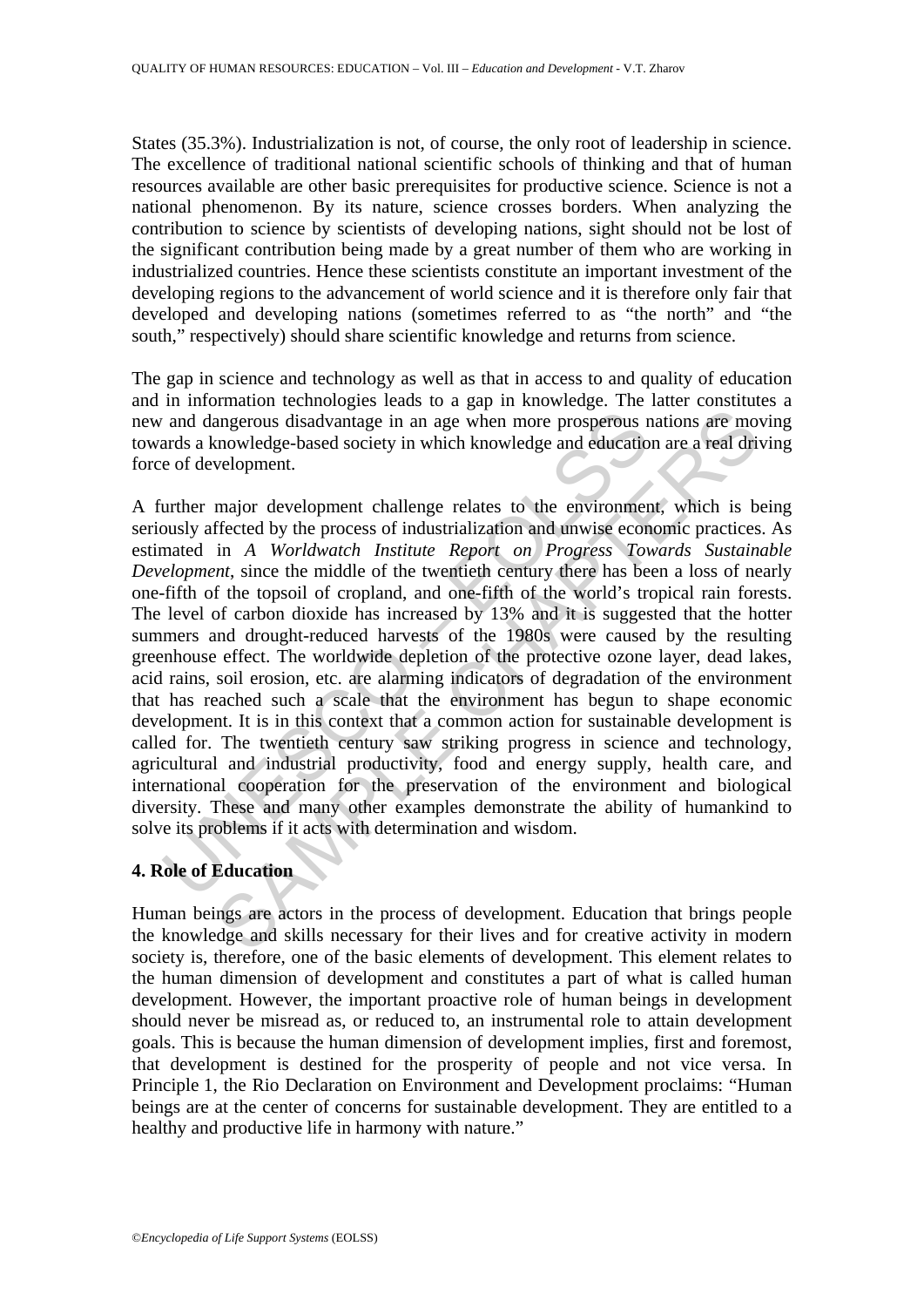In its service to society and development, education has a multitude of functions to fulfill. As emphasized in the Report of the International Commission on Education for the Twenty-first Century, published by UNESCO in 1996, education has a fundamental role in bringing about personal and social development and building relationships among individuals, groups, and nations. It is one of the principal means available to foster a deeper and more harmonious form of human development and thereby to reduce poverty, exclusion, ignorance, oppression, and war. A number of contributions made by education have important bearings on development. The following areas in which the involvement of education is particularly essential may also be cited:

- the promotion of humanistic ideals and ethical standards underlying development;
- human resources development that encompasses a wide range of actions, including those referred to further on;
- the eradication of illiteracy and the provision of basic education;
- The eradication of illultracy and the provision of basic education;<br>the eradication of illultracy and the provision of basic education;<br>thigher levels of education, including technical and vocational edu<br>and higher educati [S](https://www.eolss.net/ebooklib/sc_cart.aspx?File=E1-12-05-01)olution of illieracy and the provision of basic education;<br>the dication of illieracy and the provision of basic education;<br>levels of education in universities and other higher education institutions;<br>equation and professi • higher levels of education, including technical and vocational education and training and higher education in universities and other higher education institutions;
- lifelong education and professional training;
- the education of women and promotion of their role in society;
- the education and training of policy and decision makers;
- the promotion of public awareness through formal and informal education;
- the transfer and sharing of knowledge;
- science and technology education;
- environmental education:
- health education;
- the introduction and promotion of information technologies;
- the promotion of research capacities and the advancement of knowledge; and
- cultural development.

Although this recapitulation may not be exhaustive, it shows that development has deep roots in education.

- - -

> TO ACCESS ALL THE **13 PAGES** OF THIS CHAPTER, Visit: http://www.eolss.net/Eolss-sampleAllChapter.aspx

#### **Bibliography**

Brown L.R. et al. (2001). *State of the World 2001: A Worldwatch Institute Report on Progress toward a Sustainable Society*, 275 pp. London: Earthscan. [This is a Worldwatch Institute Report on progress toward a sustainable society.]

Delors J. (1996). *Learning: the Treasure Within*, 47 pp. Paris: UNESCO. [This contains an analytical article on highlights of the Report to UNESCO of the International Commission on Education for the Twenty-First Century and the report itself.]